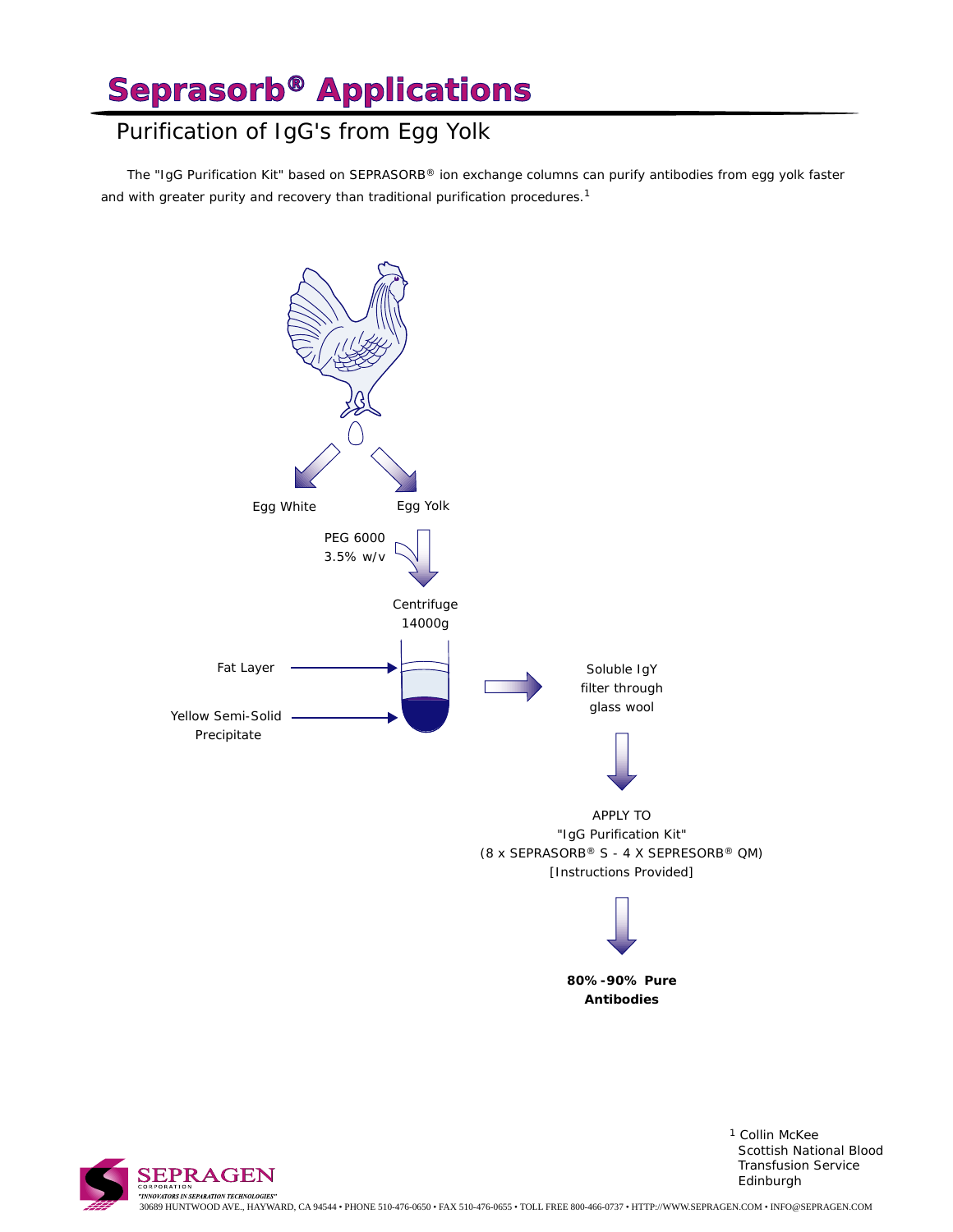#### Direct Isolation of Proteins from Cow's Milk

 Skimmed milk can be processed directly on SEPRASORB® columns without pre-treatments. In this application the bacteriostatic, iron-binding protein, and lactoferrin was isolated in a single step procedure to an excess of 50% purity.

1) Load. Skimmed milk, pH adjusted to 6.0 with HCl, recirculated for 15-20 minutes at 30 ml/min.



2) Wash.



3) Elute. 50mM sodium carbonate pH 9.5



Collect protein peak at Å 280nm

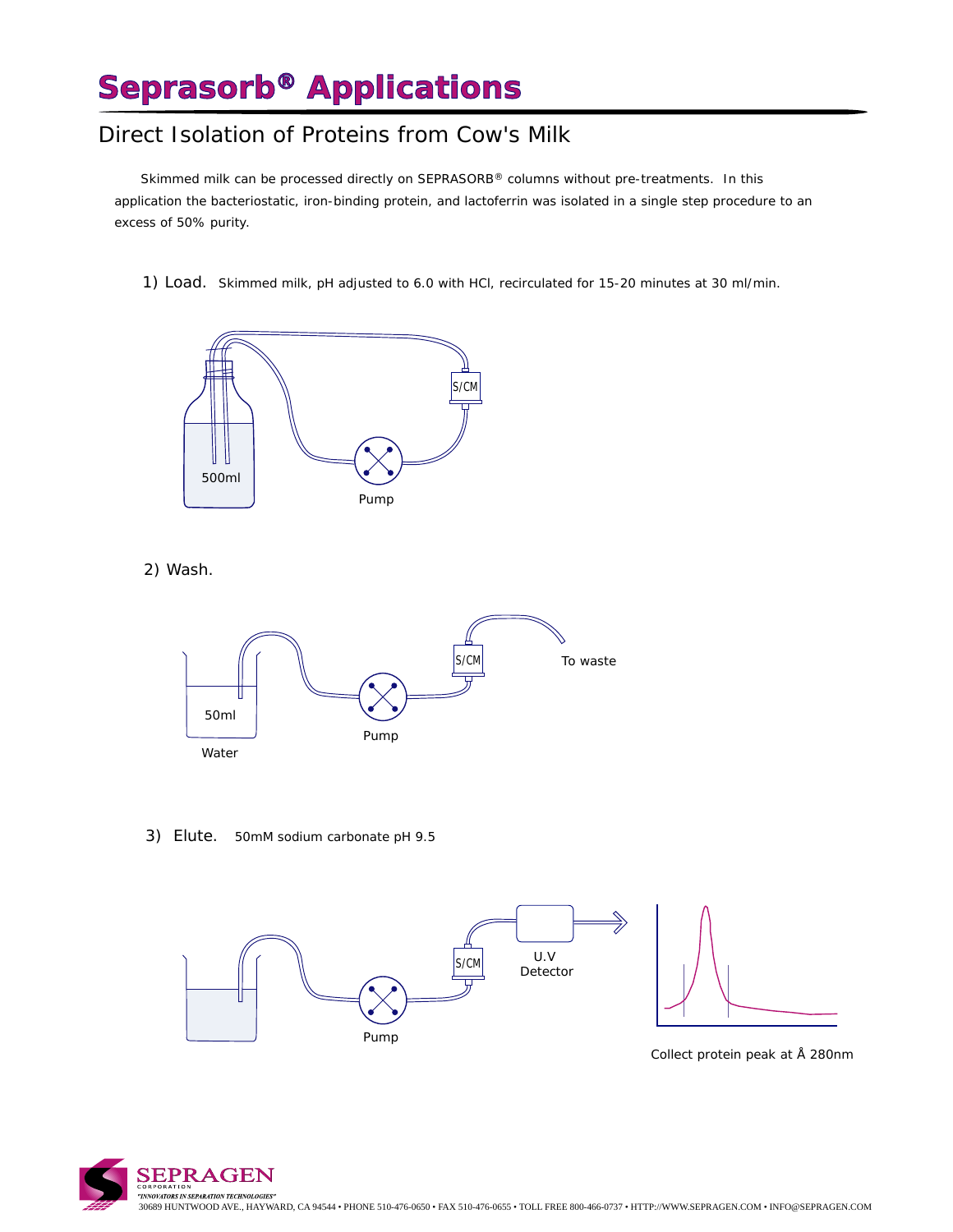# **Seprasorb® Applications**

### Direct Fractionation of Cheese Whey

 *ß-lactoglobulin* is a minor component of human milk whereas it is a major protein in cheese whey from cow's milk and has been reported to cause allergic reactions. SEPRASORB® DE rapidly reduces the quantity of *ß-lactoglobulin* in whey from 65% of the total protein to 10%. A simple syringe operated procedure is described here to illustrate the processing of a dirty unfiltered sample with SEPRASORB® columns.